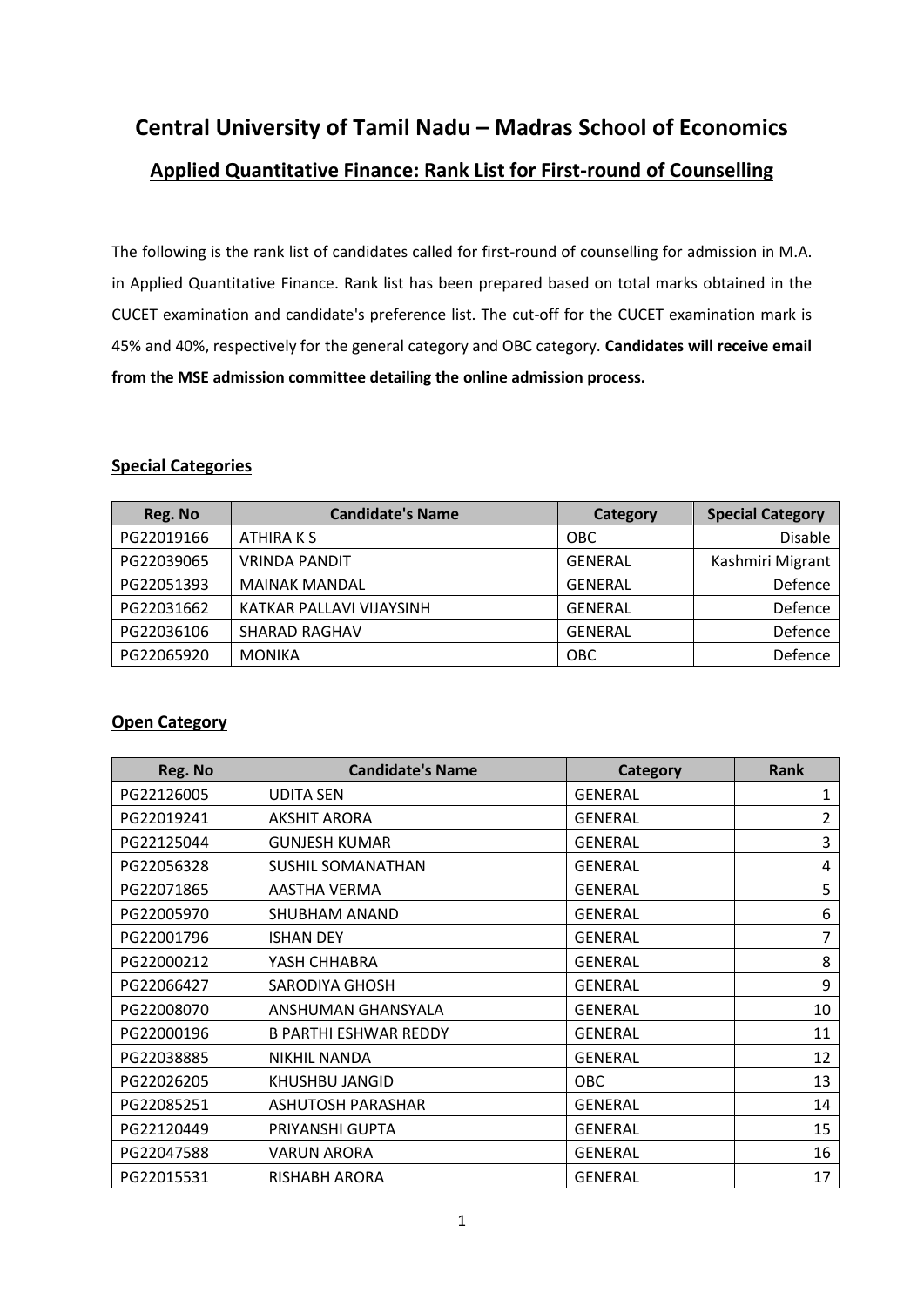| PG22098991 | ADYA GUPTA                    | <b>GENERAL</b> | 18 |
|------------|-------------------------------|----------------|----|
| PG22024034 | YASH JHALANI                  | <b>GENERAL</b> | 19 |
| PG22037216 | <b>HIMESH GUPTA</b>           | <b>GENERAL</b> | 20 |
| PG22051393 | <b>MAINAK MANDAL</b>          | <b>GENERAL</b> | 21 |
| PG22025210 | <b>SARVIK SINGH</b>           | <b>GENERAL</b> | 22 |
| PG22030965 | <b>ROSHNI JAIN</b>            | <b>GENERAL</b> | 23 |
| PG22003729 | <b>KUMAR SARWESH</b>          | <b>GENERAL</b> | 24 |
| PG22041583 | SIDDHARTH POONIA              | <b>GENERAL</b> | 25 |
| PG22104416 | <b>SUSHANT BHUSHAN</b>        | <b>GENERAL</b> | 26 |
| PG22022234 | <b>RASHI GARG</b>             | <b>GENERAL</b> | 27 |
| PG22027692 | RASHMI A                      | <b>GENERAL</b> | 28 |
| PG22066986 | <b>ANKIT PUSOLA</b>           | <b>GENERAL</b> | 29 |
| PG22107408 | TRIDHA BAJAJ                  | <b>GENERAL</b> | 30 |
| PG22031662 | KATKAR PALLAVI VIJAYSINH      | <b>GENERAL</b> | 31 |
| PG22060631 | <b>FARHAN AHMAD</b>           | <b>GENERAL</b> | 32 |
| PG22026202 | SRIJANI CHAKRABORTY           | <b>GENERAL</b> | 33 |
| PG22095565 | NIDHI SRIVASTAVA              | <b>GENERAL</b> | 34 |
| PG22027890 | <b>ANUPRIYA GUPTA</b>         | OBC            | 35 |
| PG22043230 | <b>KASHISH BHALLA</b>         | <b>GENERAL</b> | 36 |
| PG22122762 | ANSHIKA ADLAKHA               | <b>EWS</b>     | 37 |
| PG22047001 | URJA WADHWA                   | <b>GENERAL</b> | 38 |
| PG22124367 | <b>MANAS DIXIT</b>            | <b>GENERAL</b> | 39 |
| PG22060415 | KANIKA MANDHAN                | <b>EWS</b>     | 40 |
| PG22048878 | <b>TWINKLE SHAH</b>           | <b>GENERAL</b> | 41 |
| PG22018002 | <b>ARCHANA P</b>              | <b>GENERAL</b> | 42 |
| PG22039436 | <b>MAULIK SEHGAL</b>          | <b>GENERAL</b> | 43 |
| PG22036106 | <b>SHARAD RAGHAV</b>          | <b>GENERAL</b> | 44 |
| PG22007275 | SOHAM MILIND SHEVADE          | <b>GENERAL</b> | 45 |
| PG22043919 | <b>DRISHTI SHARMA</b>         | <b>GENERAL</b> | 46 |
| PG22024782 | PRATYASHA PRIYADARSHNEE PATEL | OBC            | 47 |
| PG22053977 | SUVASREE SINHA                | <b>GENERAL</b> | 48 |
| PG22056510 | <b>HIYA NANDI</b>             | <b>GENERAL</b> | 49 |
| PG22036334 | <b>MERLIN ANN JACOB</b>       | <b>GENERAL</b> | 50 |
| PG22018764 | NIRANJANA A                   | <b>OBC</b>     | 51 |
| PG22040773 | <b>AVIRUP HAZRA</b>           | <b>GENERAL</b> | 52 |
| PG22035759 | SEJAL GARG                    | <b>GENERAL</b> | 53 |
| PG22082301 | <b>RIYA ARORA</b>             | <b>GENERAL</b> | 54 |
| PG22127555 | RASHI BANSAL                  | <b>GENERAL</b> | 55 |
| PG22035195 | ATHULYA K SHIBU               | <b>GENERAL</b> | 56 |
| PG22123767 | SAI PRANAVI R                 | <b>GENERAL</b> | 57 |
| PG22122531 | YASHODHA M                    | OBC            | 58 |
| PG22042794 | <b>ANKIT PATRO</b>            | <b>GENERAL</b> | 59 |
| PG22010727 | RITWIKA MITRA                 | GENERAL        | 60 |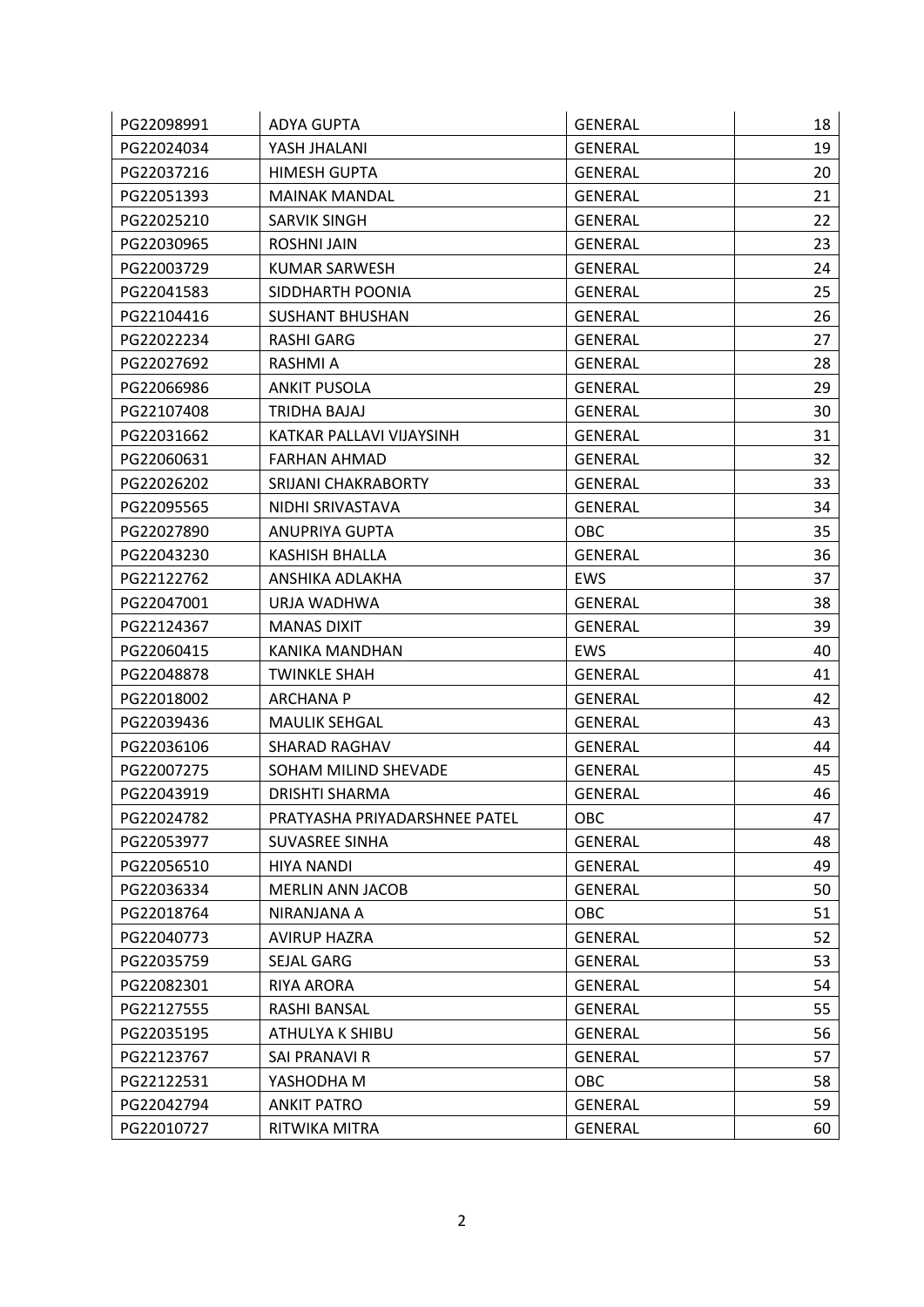#### **EWS Category**

| Reg. No    | <b>Candidate's Name</b>    | Category   | <b>Rank</b> |
|------------|----------------------------|------------|-------------|
| PG22122762 | ANSHIKA ADLAKHA            | EWS        |             |
| PG22060415 | KANIKA MANDHAN             | <b>EWS</b> | 2           |
| PG22018368 | <b>SURBHI SHARMA</b>       | <b>EWS</b> | 3           |
| PG22026543 | <b>BAGGAM NAVYA SHRUTI</b> | <b>EWS</b> | 4           |
| PG22052942 | KULDEEP SINGH SAINI        | EWS        | 5           |
| PG22025245 | <b>ANANYA SINGH</b>        | <b>EWS</b> | 6           |
| PG22033732 | PULKIT DUTTA               | EWS        | ⇁           |
| PG22041397 | <b>MUDIT VIKAS</b>         | <b>EWS</b> | 8           |
| PG22004758 | <b>SWASTIK JHA</b>         | EWS        | 9           |
| PG22043843 | KUNDAN KUMAR TIWARI        | <b>EWS</b> | 10          |
| PG22087241 | <b>VISHAL</b>              | <b>EWS</b> | 11          |

## **OBC Category**

| Reg. No    | <b>Candidate's Name</b>       | Category   | <b>Rank</b>    |
|------------|-------------------------------|------------|----------------|
| PG22026205 | KHUSHBU JANGID                | OBC        | $\mathbf{1}$   |
| PG22027890 | <b>ANUPRIYA GUPTA</b>         | <b>OBC</b> | $\overline{2}$ |
| PG22024782 | PRATYASHA PRIYADARSHNEE PATEL | <b>OBC</b> | $\overline{3}$ |
| PG22018764 | NIRANJANA A                   | OBC        | 4              |
| PG22122531 | YASHODHA M                    | <b>OBC</b> | 5              |
| PG22028135 | <b>NISHANT</b>                | <b>OBC</b> | 6              |
| PG22008319 | HIMANSHU RAJ                  | OBC        | $\overline{7}$ |
| PG22036315 | <b>SUBRANIL NANDI</b>         | OBC        | 8              |
| PG22105751 | SAURAV KUMAR MAHATO           | OBC        | 9              |
| PG22015231 | <b>GURMEET KAUR</b>           | OBC        | 10             |
| PG22106001 | <b>ROSHEN NAJEEB</b>          | OBC        | 11             |
| PG22014059 | <b>KUMAR RAUSHAN</b>          | <b>OBC</b> | 12             |
| PG22065920 | <b>MONIKA</b>                 | OBC        | 13             |
| PG22084238 | <b>VARUN POONIA</b>           | <b>OBC</b> | 14             |
| PG22046470 | <b>RAVI RAJ</b>               | OBC        | 15             |
| PG22001844 | <b>RAHUL GIRI</b>             | OBC        | 16             |
| PG22055097 | SASI SHVETA ILANGOVAN         | OBC        | 17             |
| PG22039028 | <b>ANJALI KUMARI</b>          | <b>OBC</b> | 18             |
| PG22053871 | <b>NAURA JEBIN</b>            | OBC        | 19             |
| PG22046819 | <b>NESRIN P FASIM</b>         | OBC        | 20             |
| PG22100639 | KULDEEP KACHHWAHA             | <b>OBC</b> | 21             |
| PG22012510 | MINU FATHIMA P T              | <b>OBC</b> | 22             |
| PG22038888 | <b>VEMULA DHANUSHA</b>        | <b>OBC</b> | 23             |
| PG22032726 | <b>AMIRTHALL</b>              | OBC        | 24             |
| PG22123480 | PRIYANKA RASTOGI              | OBC        | 25             |
| PG22105022 | <b>FAHIN FARAS V</b>          | OBC        | 26             |
| PG22116619 | SANGEET KUMAR                 | OBC        | 27             |